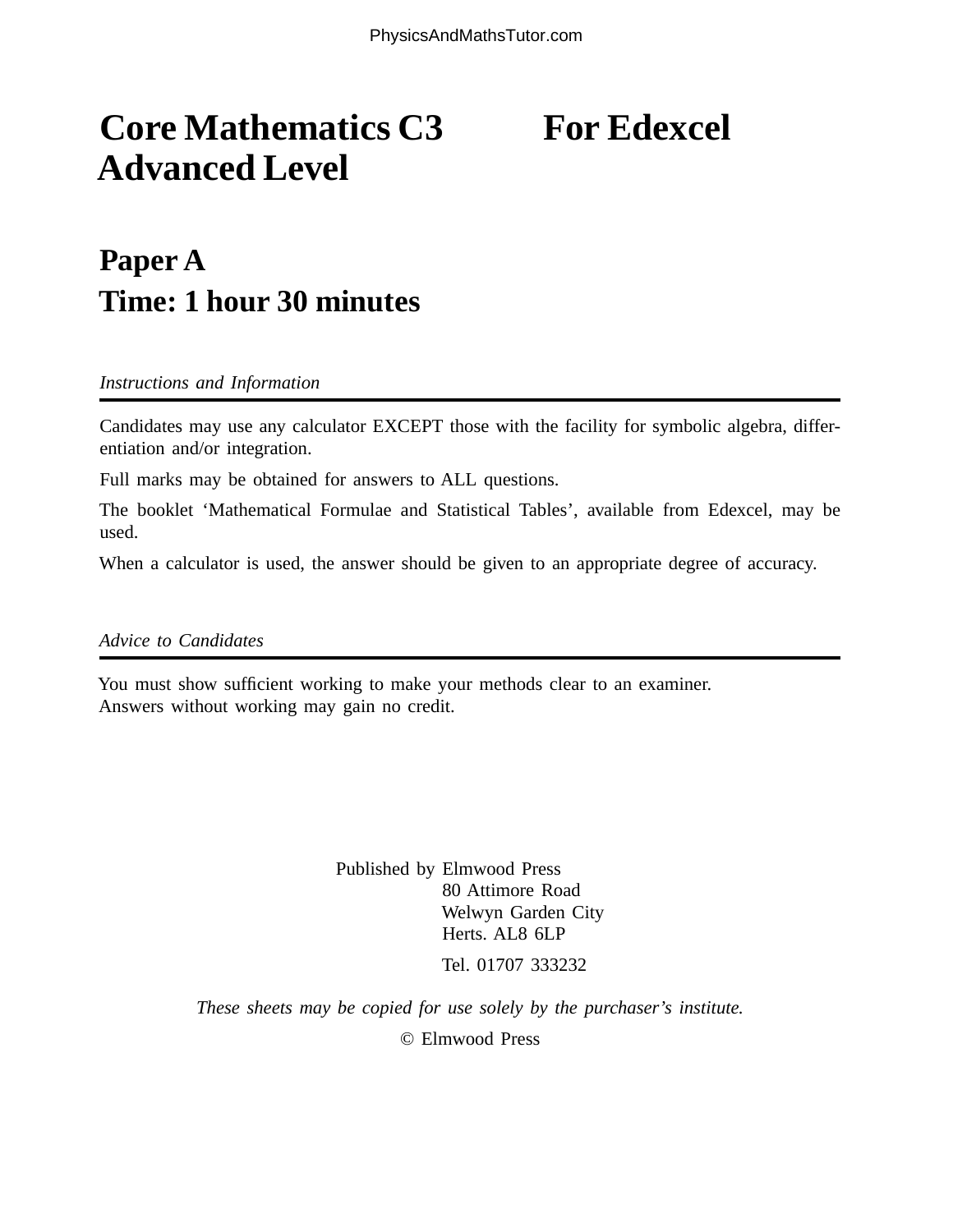**1.**  $f(x)$  and  $g(x)$  are two functions of x.

 $g^{-1}(x) = f(x)$  for all  $x \in \mathbb{R}$ . What is  $fg(x)$ ? **(3)** 

2. Given 
$$
f(x) = x^2 - 5x + 6
$$
,  $x \in \mathbb{R}$ , sketch the graphs of

| ( <i>a</i> ) $y = f(x)$ , | (2) |
|---------------------------|-----|
| ( <i>b</i> ) $y = f( x )$ | (3) |

$$
(c) \quad y = |f(x)| \tag{3}
$$

on three separate graphs. Indicate clearly the points of intersection of the curves with the coordinate axes. Label each curve clearly.

**3.** Find values of *x* which satisfy the equation

$$
e^x + 12e^{-x} = 7. \t\t(6)
$$

**4.** Given that A and B are both obtuse angles and that  $\sin A = \frac{3}{5}$  and  $\sin B = \frac{5}{13}$ , find the exact values of  $sin(A - B)$  and  $tan(A + B)$ . **(7)** 

- **5.** (*a*) Find the coordinates of the turning point on the curve  $y = xe^x$ .
	- (b) Determine whether it is a maximum or a minimum point. **(8)**
- **6.** Given  $f(x) = x^2 6x + 7$  show that:
	- (*a*)  $f(x) = 0$  has a solution  $x = \alpha$  such that  $1 < \alpha < 2$ . (2)
	- (*b*)  $x^2 6x + 7 = 0$  can be rearranged to give  $x = \frac{7}{6}$  $6 - x$  $\qquad \qquad (2)$
	- (*c*) Using the iteration  $x_{n+1} = \frac{7}{6}$  $6 - x_n$ , with  $x_0 = 2$ , find the values of  $x_1, x_2, x_3, x_4, x_5, x_6$ and hence find  $\alpha$  to 3 significant figures. **(3)**  $(3)$
- **7.** (*a*) Given  $x = \cos 3y$ , find dy  $dx$ in terms of  $y$ .  $(3)$ 
	- (b) Hence find the equation of the tangent to the curve  $x = \cos 3y$  at the point where  $y =$ 6 . Express your answer in the form  $Ay + Bx + C = 0$ , where A, B and C are constants. (5)